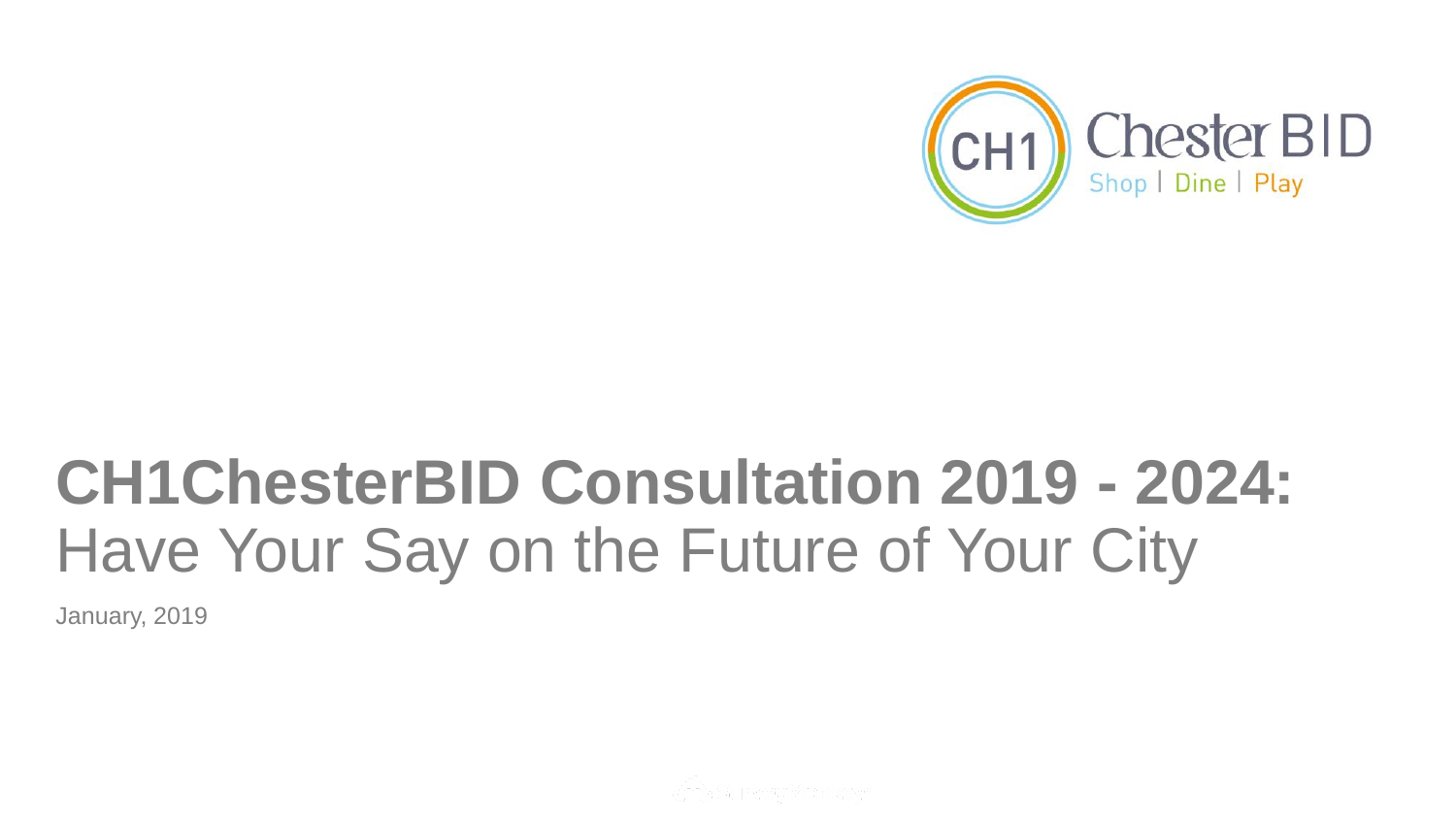

### What level of priority do you give to Enhancing the City?

i.e. Employing a City Centre Manager, Welcome Ambassadors, Purple Flag, Floral Displays, Street Cleaning, Tackling Empty Units, Installing Christmas Lights, Maps & Signage

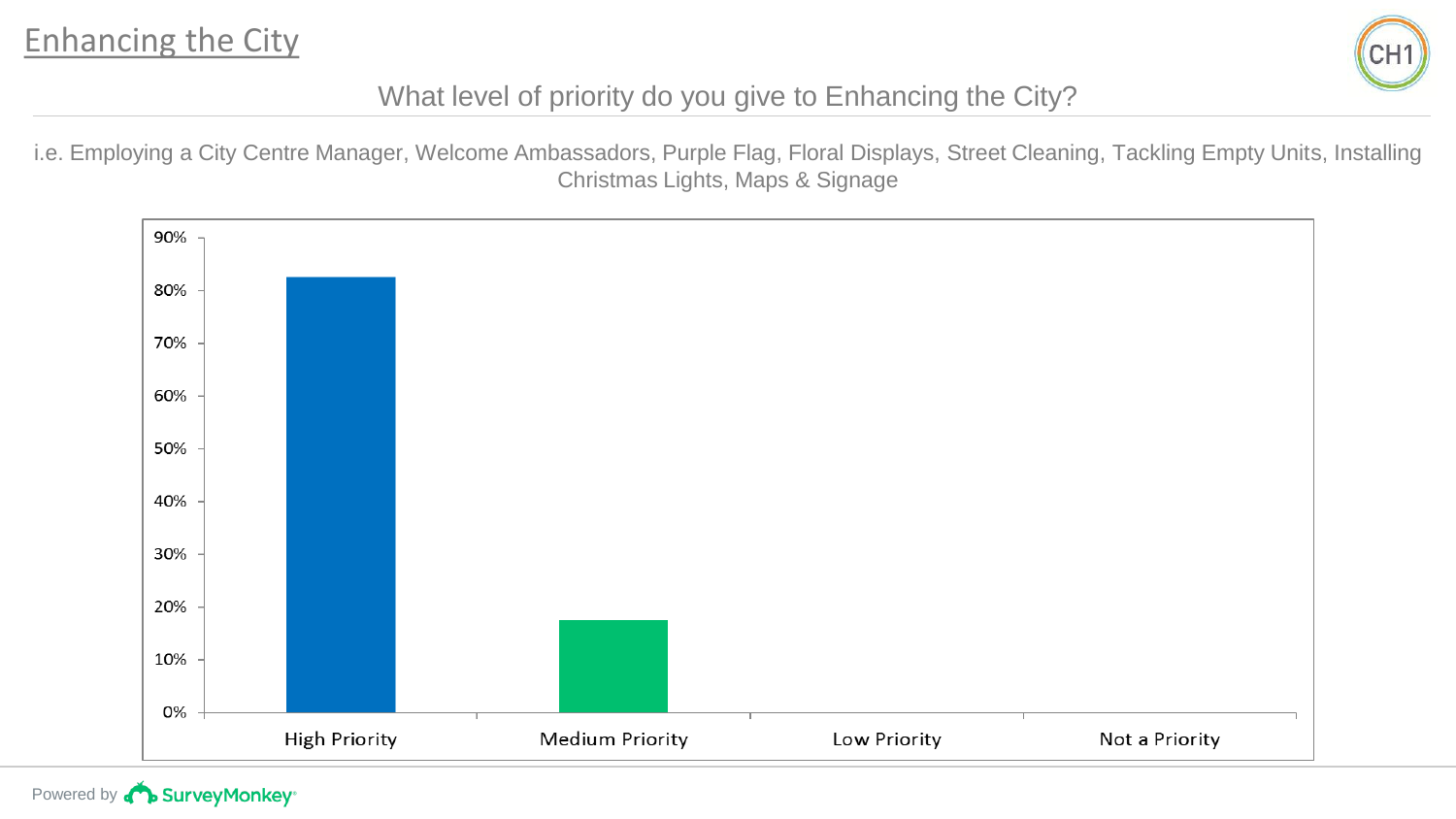# Enhancing the City



Which of CH1ChesterBID's city enhancement initiatives are most beneficial to your business?



Powered by **BurveyMonkey**<sup>\*</sup>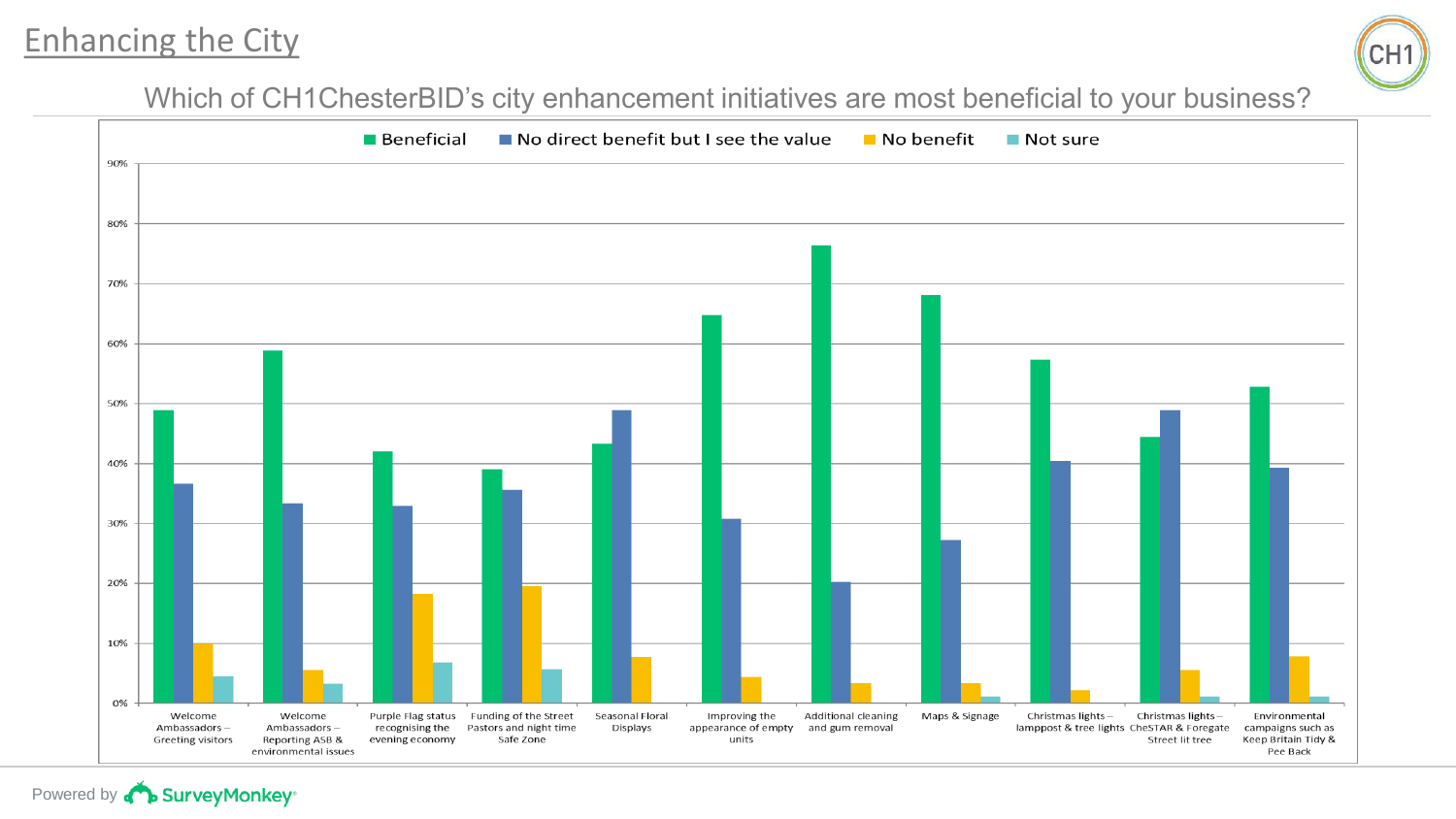# Enhancing the City



Which City Centre Enhancement initiatives would you prioritise over the next 5 years?

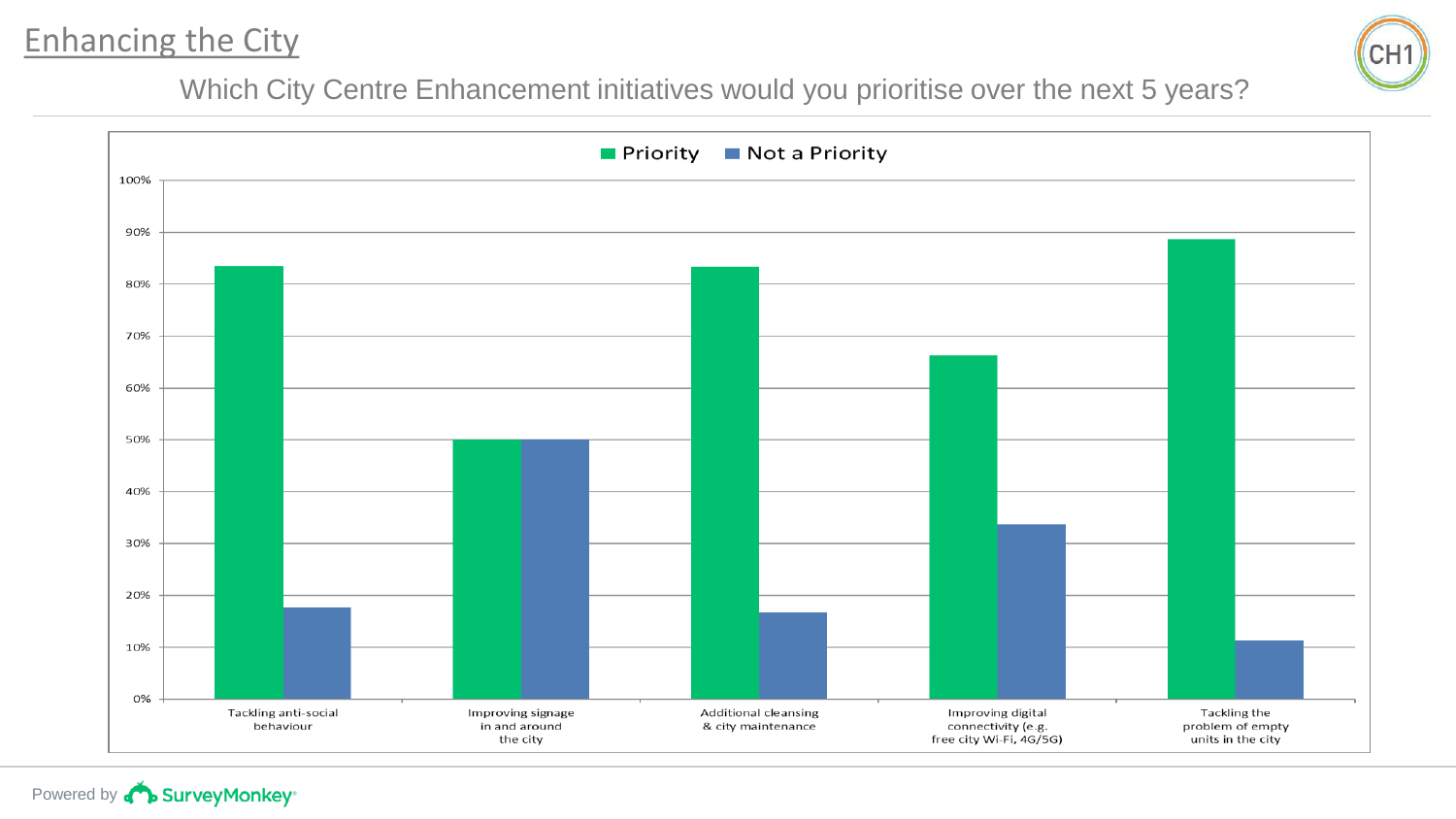

What level of priority do you give to Promoting the City?

i.e. City-wide Trails, Love Local & Summer in the City campaigns, Social Media, CH1 Comedy Festival, Experience Chester Website, Watergate Street Festival, Customer Service AwardsChristmas Light Switch on Parade, Storytelling with Santa, Santa's Workshop.

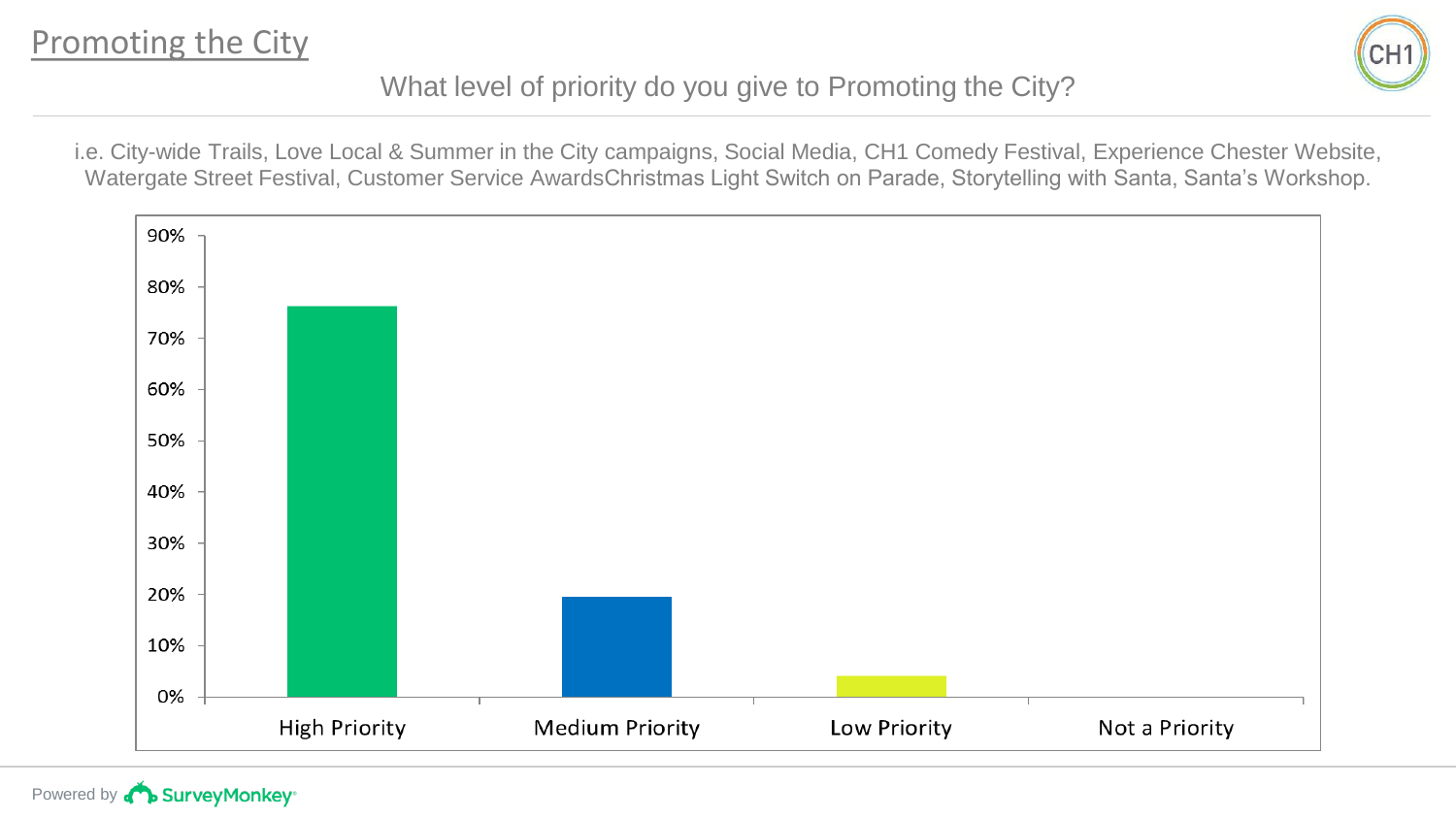## Promoting the City



#### Which of CH1ChesterBID's Promotion initiatives are most beneficial to your business?

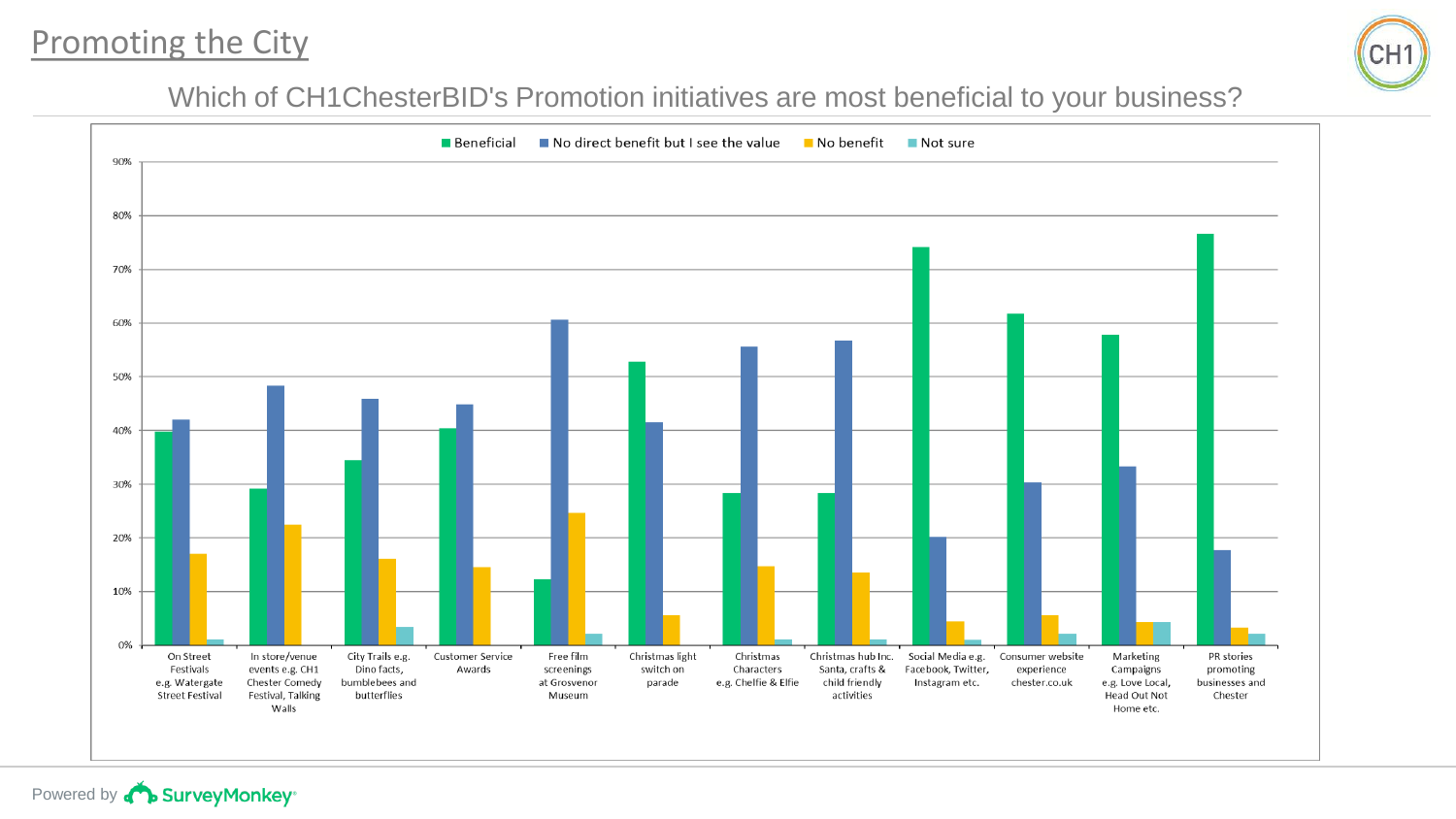# Promoting the City

Powered by **BurveyMonkey** 



#### Which promotion initiatives would you prioritise over the next 5 years?

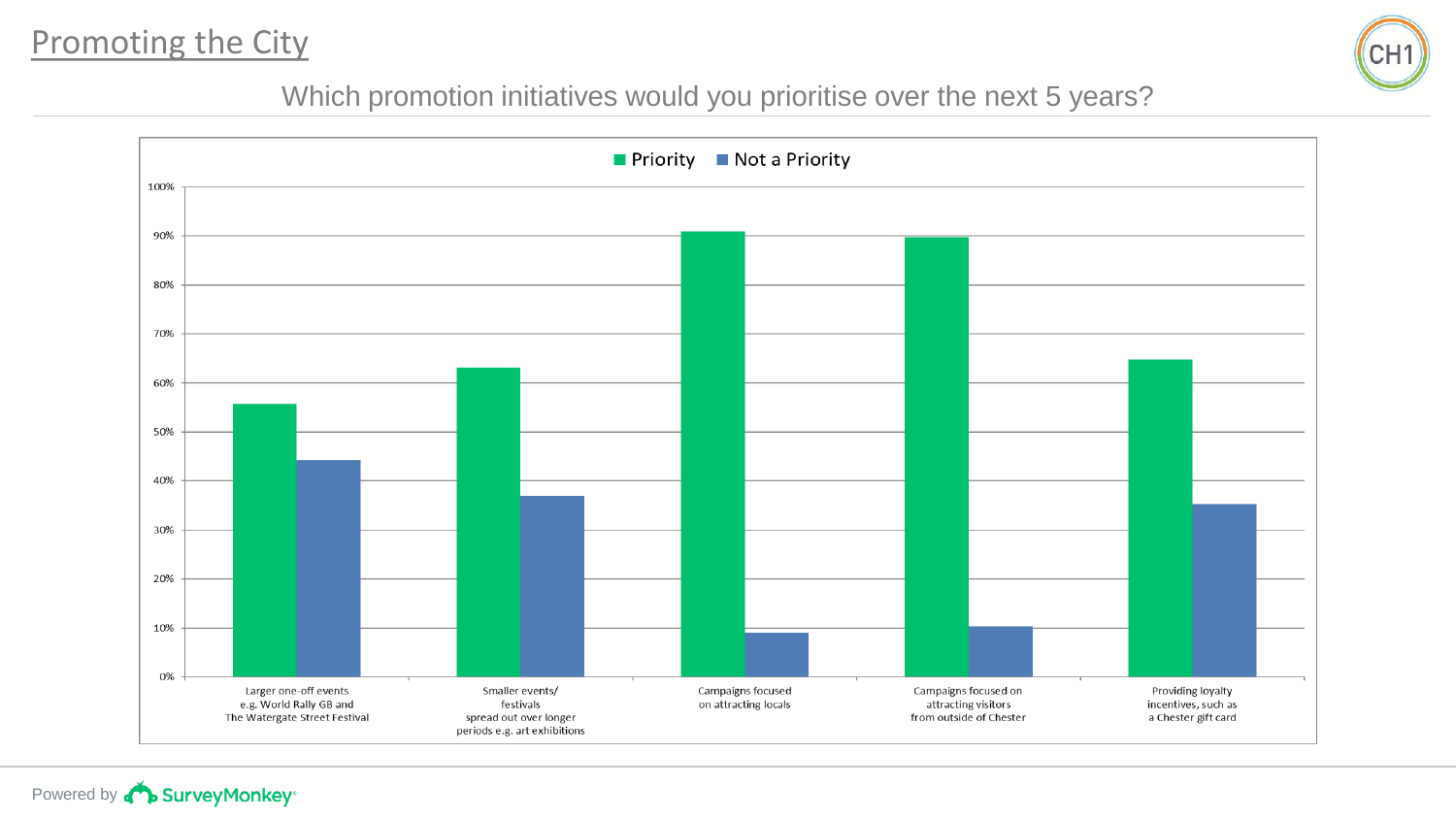

What level of priority do you give to Supporting Businesses through Business Savings initiatives? i.e. Waste Management, Utilities, HR & Accountancy, Travel Costs, Merchant Services, Promotional & Advertising Opportunities

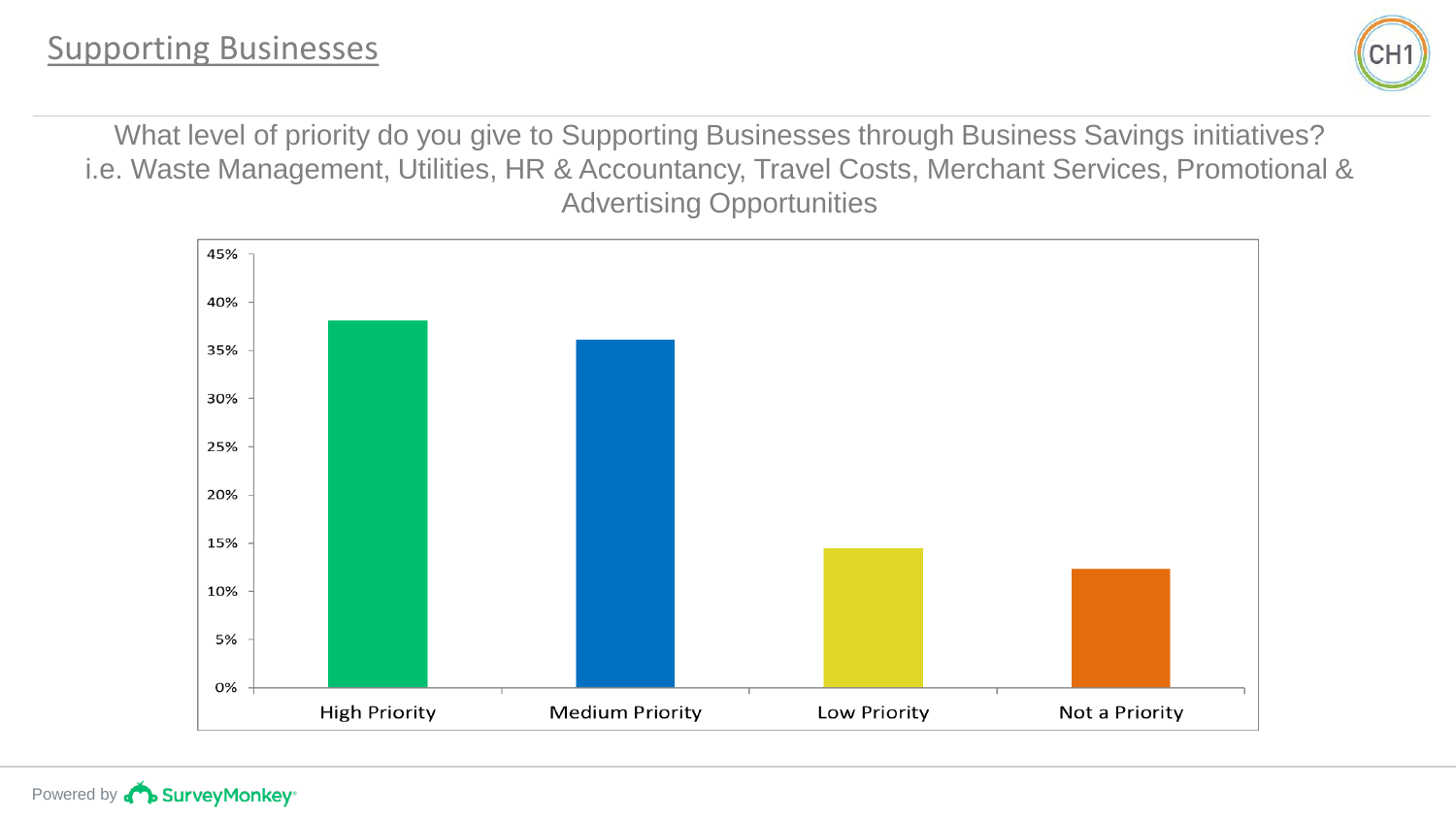# Supporting Businesses



Which of CH1ChesterBID's Business Saving initiatives are most beneficial to your business?

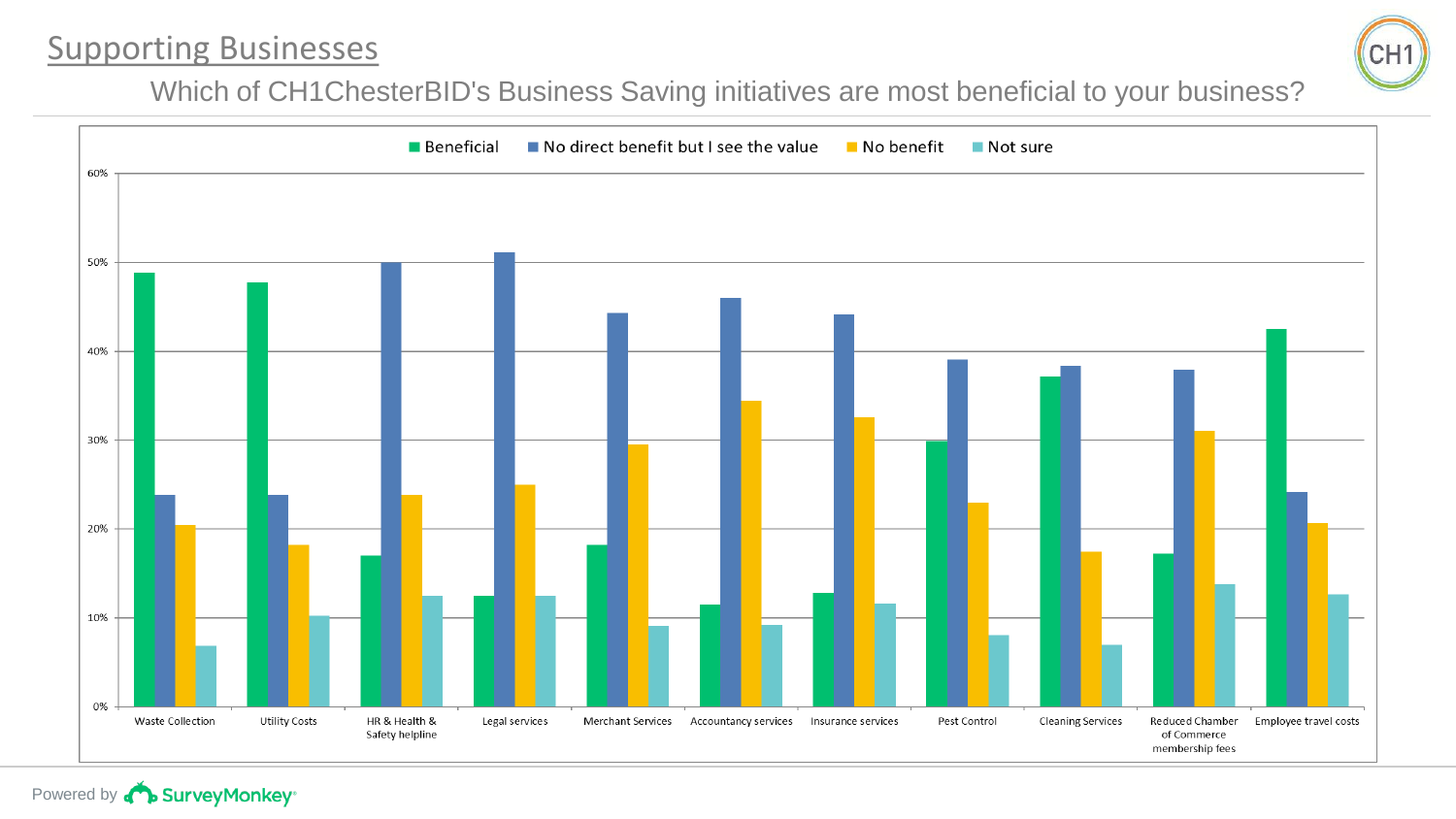

## What level of priority do you give to Representing Businesses?

i.e. ensuring businesses are kept up-to-date with city news: Support dealing with the council, Newsletters, Sharing city centre information (such as road closures and Northgate Development updates), Providing footfall data, Business Events & Consultations, Business Training

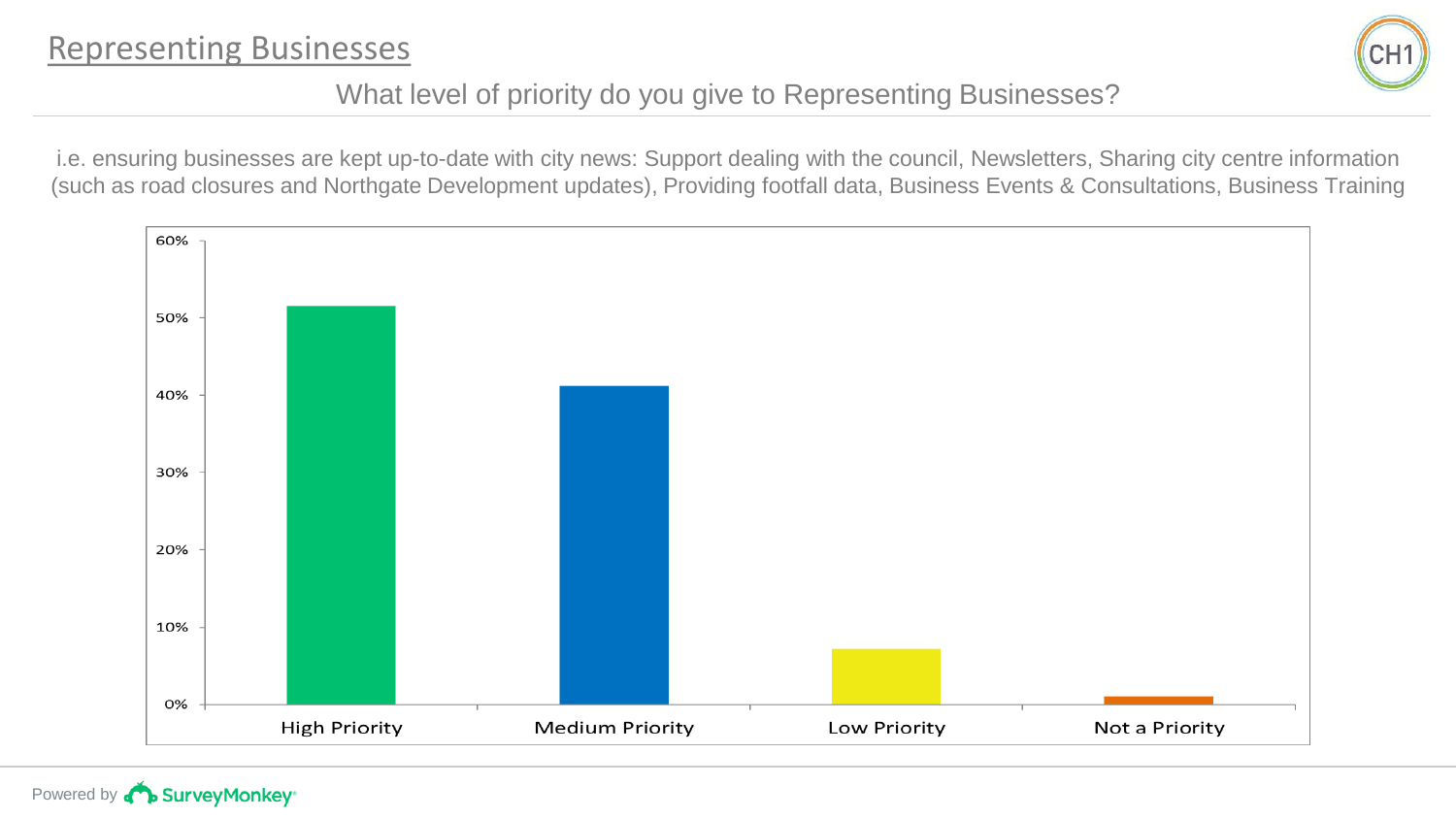# Representing Businesses



#### Which of CH1ChesterBID's Representation initiatives are most beneficial to your business?

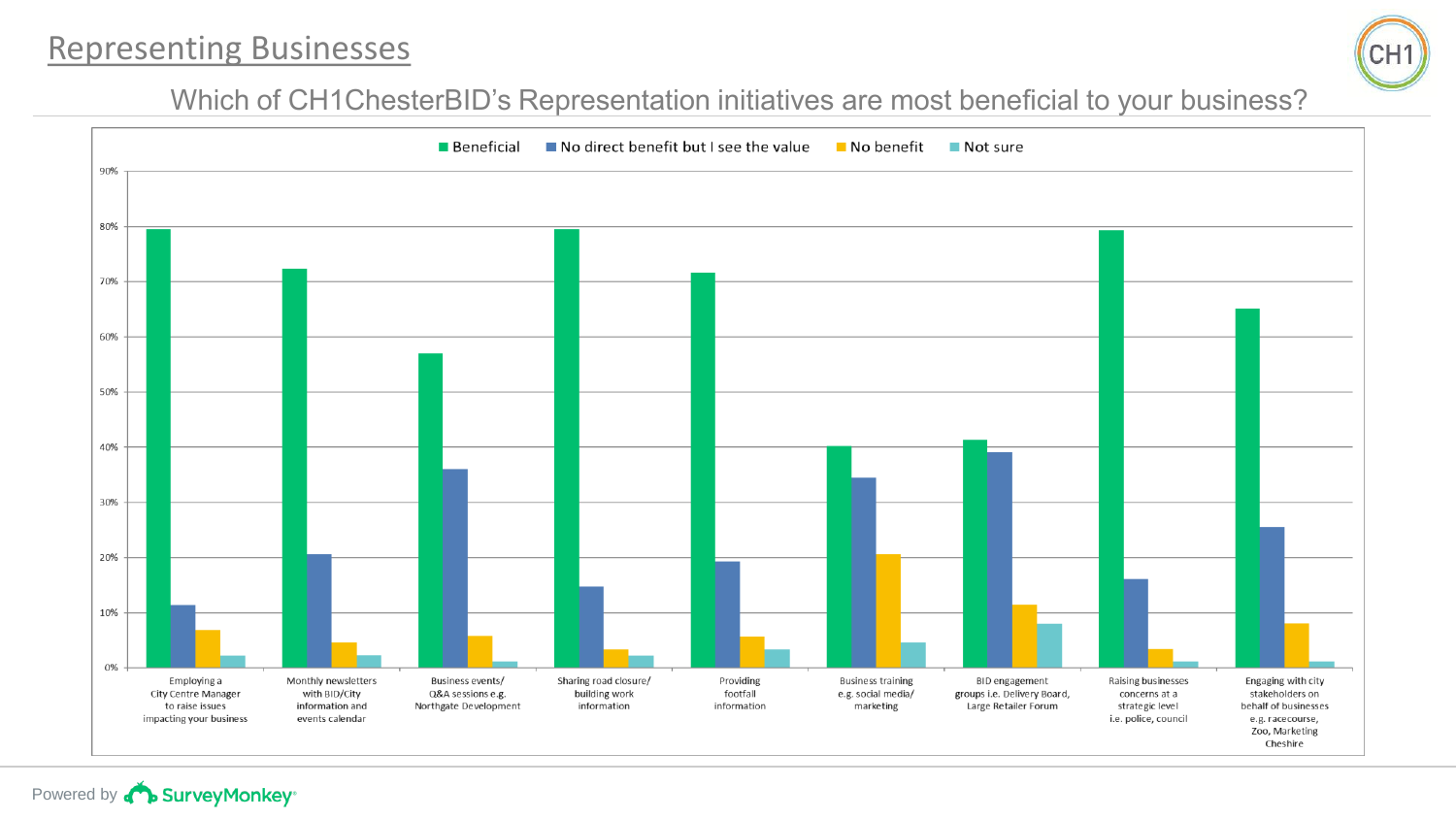# Representing Businesses



#### Which Representation initiatives would you prioritise over the next 5 years?

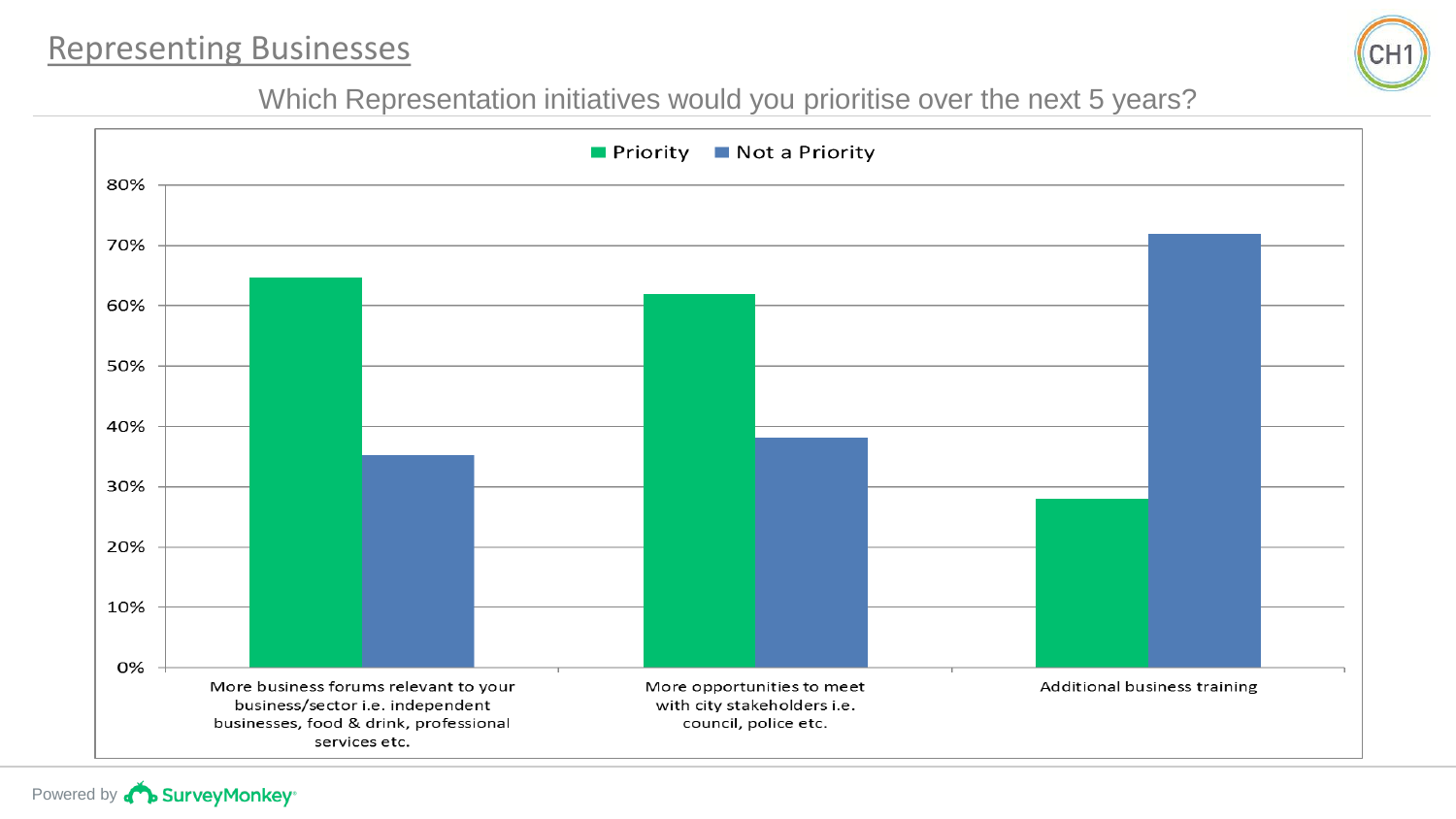

Knowing the range of campaigns and initiatives delivered by CH1ChesterBID over the last 5 years, do you feel it has made a positive impact on:



Powered by **D** Survey Monkey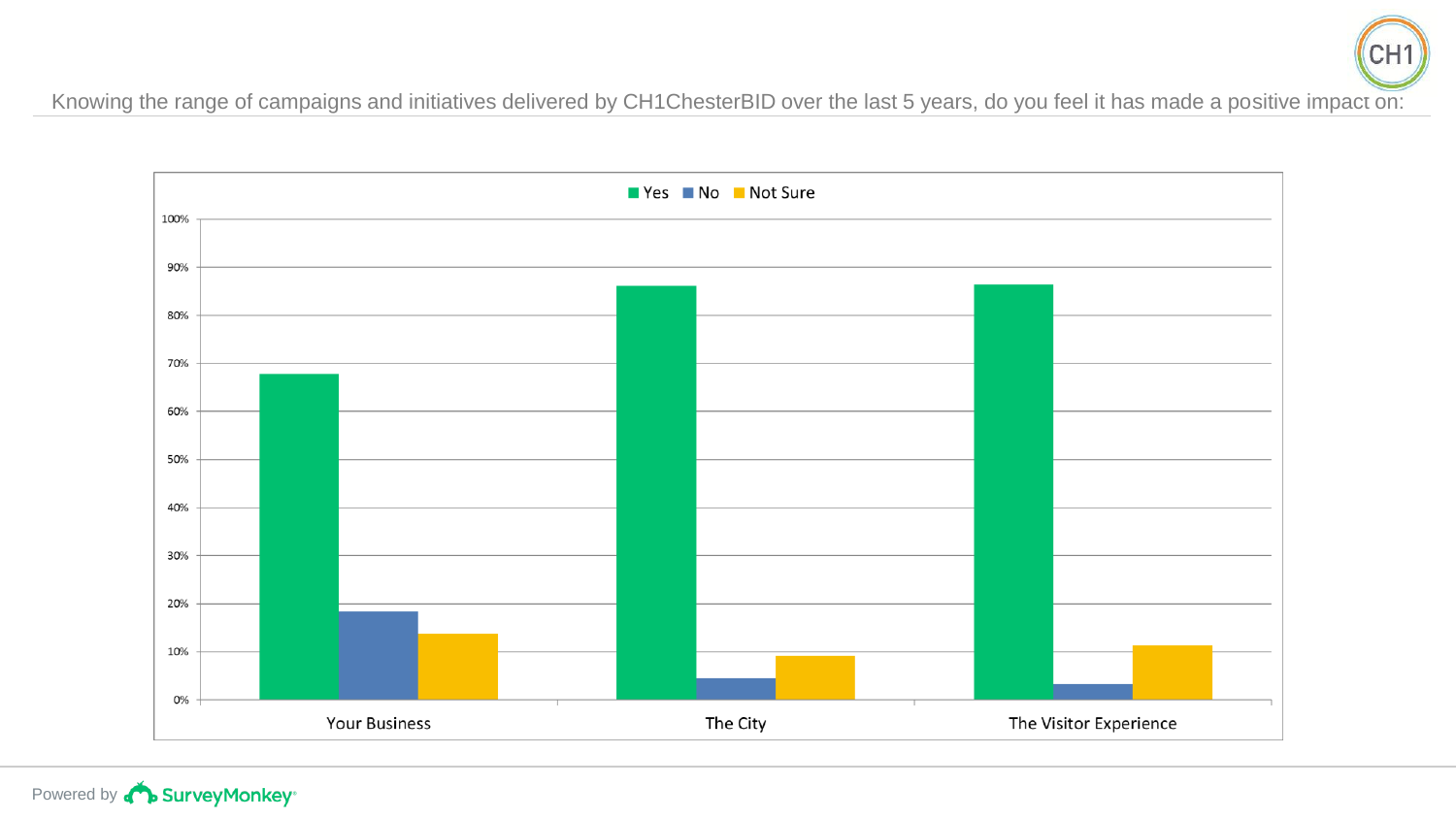Will you be voting in the BID Ballot?

CH<sub>1</sub>



Powered by **Concreter**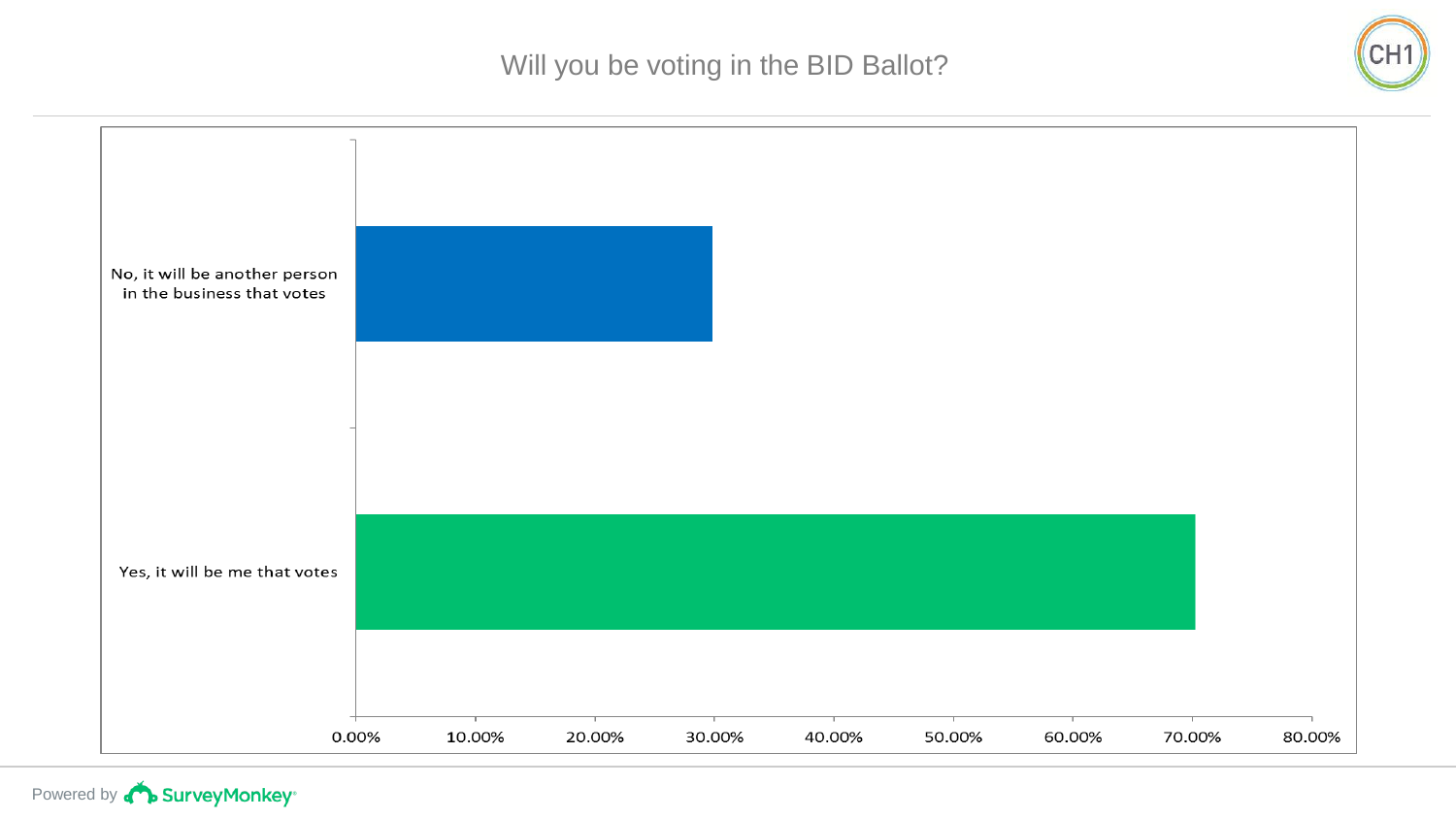

In 2019, CH1ChesterBID is required to hold a ballot to ask member businesses if they would like the BID to continue for another 5 years. would you vote: